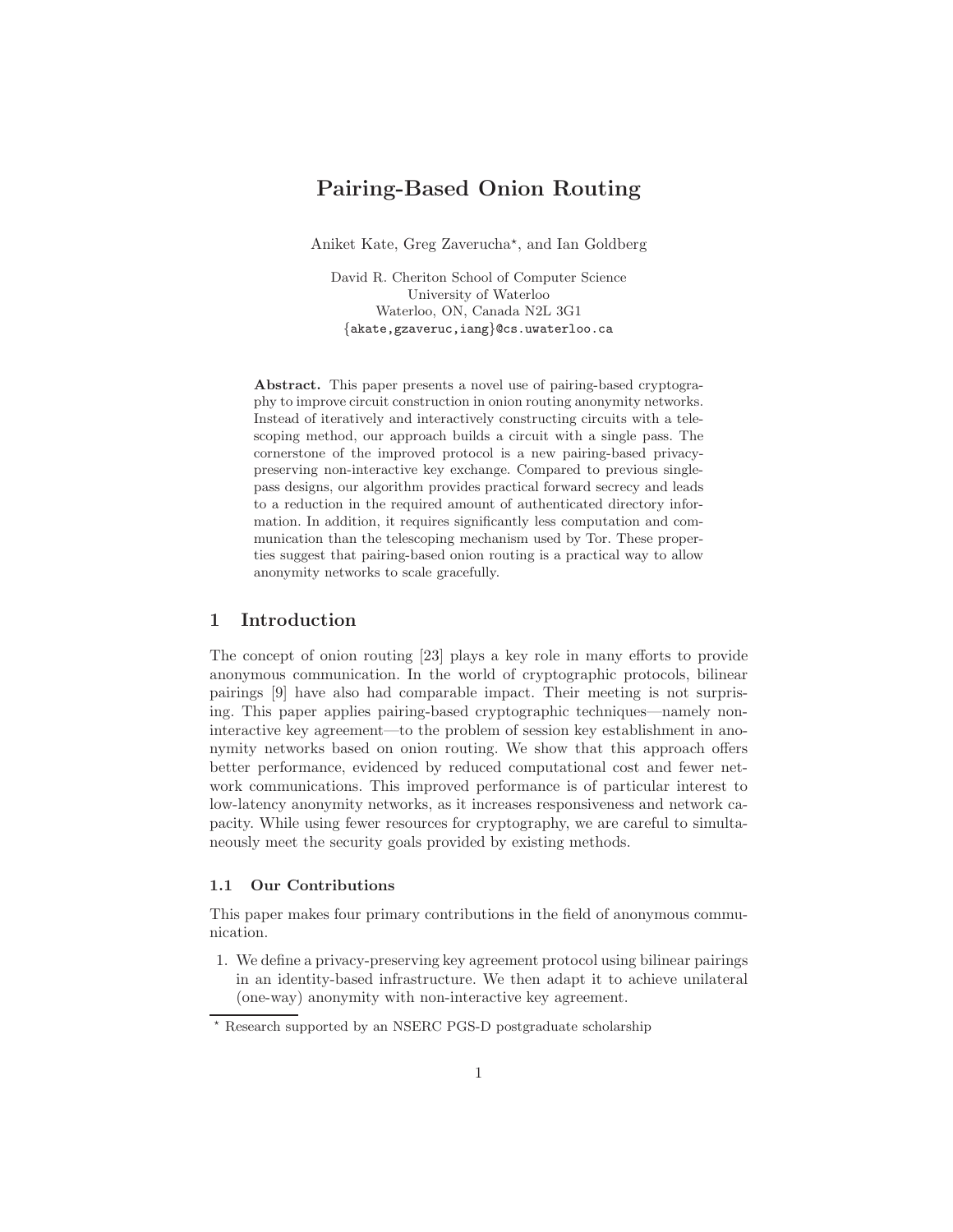- 2. We use our protocol to build onion routing circuits for anonymity networks like Tor [7]. Our protocol constructs a circuit in a single pass and also provides a practical way to achieve forward secrecy.
- 3. The performance of our circuit construction protocol surpasses that of Tor, requiring significantly less computation and fewer network communications.
- 4. Our protocol does not require the public keys of onion routers to be authenticated. This reduces the load on directory servers and improves the scalability of anonymity networks.

The anonymous authentication scheme we present extends the non-interactive key agreement scheme of Sakai, Ohgishi, and Kasahara [25]. Previous work related to pairing-based key exchange, as well as to anonymity networks, is covered in Section 2. We describe the cryptographic protocols in Section 3, and an onion routing system built with a Boneh-Franklin identity-based infrastructure in Section 4. Some of the more practical issues in such a system are discussed in Section 5. Finally, we compare our computational and communications costs to those of Tor in Section 6, and Section 7 concludes.

# 2 Related Work

Over the years, a large number of anonymity networks have been proposed and some have been implemented. Common to many of them is *onion routing*, a technique whereby a message is wrapped in multiple layers of encryption, forming an onion. As the message is delivered via a number of intermediate onion routers (ORs), or nodes, each node decrypts one of the layers, and forwards the message to the next node. This idea goes back to Chaum [3] and has been used to build both low- and high-latency communication networks. Formalizations and security discussions of onion routing can be found in [2, 17, 19, 28].

A common realization of an onion routing system is to arrange a collection of nodes that will relay traffic for users of the system. Some examples are [5, 7, 10, 23, 24] (the related work section of [7] contains a thorough list). To date, the largest onion routing system is Tor, which has approximately 1000 onion routers and hundreds of thousands of users [29]. These numbers (and their growth) underscore the demand for anonymity online.

To use a network of onion routers, users randomly choose a path through the network and construct a circuit—a sequence of nodes which will route traffic. After the circuit is constructed, each of the nodes in the circuit shares a symmetric key with the user, which will be used to encrypt the layers of future onions. In the original Onion Routing project [13, 23, 28] (which was superseded by Tor) circuit construction was done as follows. The user created an onion where each layer contained the symmetric key for one node and the location of the next node, all encrypted with the original node's public key. Each node decrypts a layer, keeps the symmetric key and forwards the rest of the onion along to the next node. The main drawback of this approach is that it does not provide forward secrecy (as defined in [7]). Suppose a circuit is constructed from the user to the sequence of nodes  $A \Leftrightarrow B \Leftrightarrow C$ , and that A is malicious. If A records the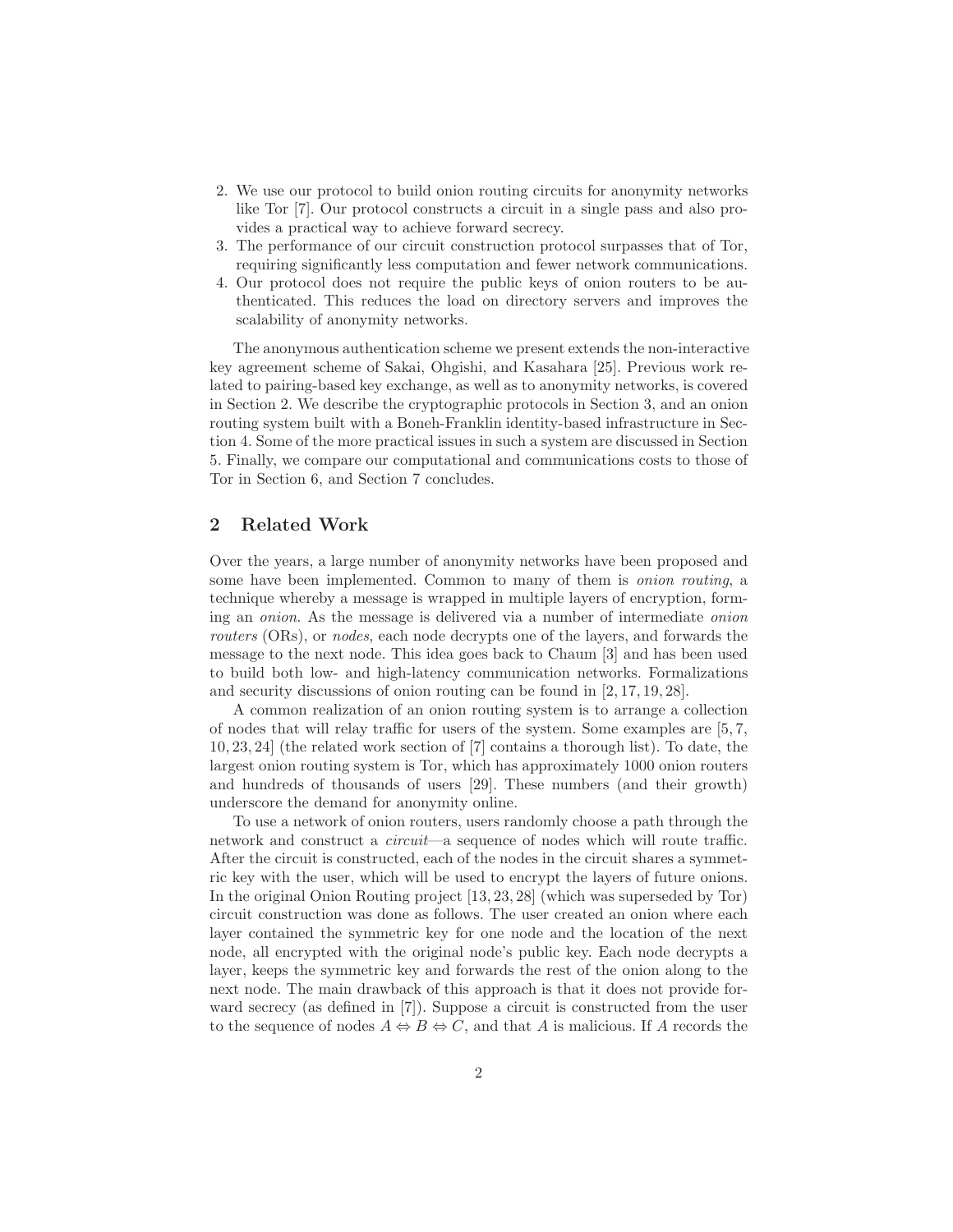traffic, and at a later time compromises  $B$  (at which point he learns the next hop is  $C$ , then compromises  $C$ , the complete route is known, and A learns who the user has communicated with.

A possible fix for this problem is to frequently change the public keys of each node. This limits the amount of time  $A$  has to compromise  $B$  and  $C$ , but requires that the users of the system frequently contact the directory server to retrieve authentic keys. Later systems constructed circuits incrementally and interactively (this process is sometimes called telescoping). The idea is to use the node's public key only to initiate a communication during which a temporary session key is established via the Diffie-Hellman key exchange. Tor constructs circuits in this way, using the Tor authentication protocol (TAP). TAP is described and proven secure in previous work of the last author [12].

Trade-offs exist between the two methods of constructing circuits. Forward secrecy is the main advantage of telescoping, but telescoping also handles nodes that are not accepting connections; if the third node is down during the construction of a circuit, for example, the first two remain, and the user only needs to choose an alternate third. Information about the status and availability of nodes is therefore less important. The drawback of telescoping is the cost; establishing a circuit of length  $\ell$  requires  $O(\ell^2)$  network communications, and  $O(\ell^2)$ symmetric encryptions/decryptions.

Privacy-preserving authentication schemes can be one- or two-way (also referred to as unilateral or bilateral). After one-way authentication between Anonymous and Bob, Anonymous has confirmed Bob's identity and Bob learns nothing about Anonymous, except perhaps that he or she is a valid user of a particular system. In a two-way scheme, both users can confirm they are both valid users without learning who the other is.

The work of Okamoto and Okamoto [20] presents schemes for anonymous authentication and key agreement. In Rahman et. al. [22], an anonymous authentication protocol is presented as part of an anonymous communication system for mobile ad-hoc networks. The protocols in both papers are complex, and limited motivation is given for design choices. Further, both papers neglect to discuss the security of their proposed protocols. The protocols we present in Section 3.2 are a great deal simpler than previous protocols. This allows them to be more easily understood, and simplifies the discussion of their security, which appears in Section 3.3.

Previous protocols (as well as ours) owe a lot to the non-interactive key exchange protocol of Sakai, Ohgishi and Kasahara [25]. In the next section, we will review their scheme after covering relevant background material.

# 3 Pairing-Based Key Agreement with User Anonymity

In one of the pioneering works of pairing-based cryptography, Sakai et al. suggested an identity-based, non-interactive key agreement scheme using bilinear pairings [25]. In this section, we extend this key agreement scheme. We replace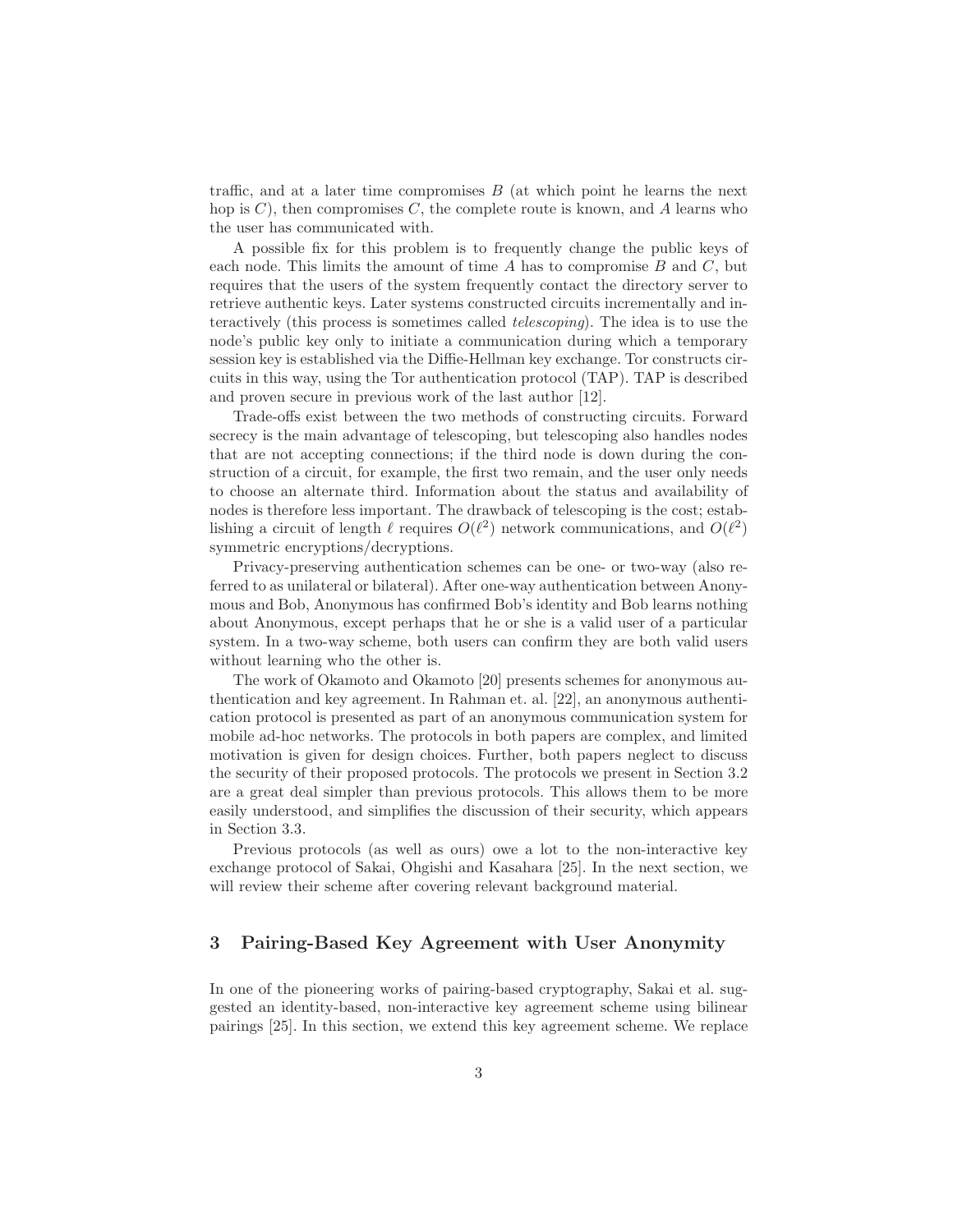the identities of the participants by pseudonyms and our new scheme provides unconditional anonymity to participating users.

#### 3.1 Preliminaries

We briefly review bilinear pairings and the original non-interactive key agreement scheme of Sakai et al. For a detailed presentation of pairings and cryptographic applications thereof see Blake et al. [9] and references therein.

Bilinear Pairings. Consider two additive cyclic groups  $\mathbb G$  and  $\tilde{\mathbb G}$  and a multiplicative cyclic group  $\mathbb{G}_T$ , all of the same prime order n. A bilinear map e is a map  $e : \mathbb{G} \times \hat{\mathbb{G}} \to \mathbb{G}_T$  with following properties.

- 1. Bilinearity: For all  $P \in \mathbb{G}$ ,  $Q \in \hat{\mathbb{G}}$  and  $a, b \in \mathbb{Z}_n$ ,  $e(aP, bQ) = e(P, Q)^{ab}$ .
- 2. Non-degeneracy: The map does not send all pairs in  $\mathbb{G} \times \hat{\mathbb{G}}$  to unity in  $\mathbb{G}_T$ .
- 3. **Computability:** There is an efficient algorithm to compute  $e(P,Q)$  for any  $P \in \mathbb{G}$  and  $Q \in \hat{\mathbb{G}}$ .

Our protocols, like many pairing-based cryptographic protocols, use a special form of bilinear map called a *symmetric pairing* which has  $\mathbb{G} = \mathbb{G}$ . For such pairings  $e(P,Q) = e(Q, P)$  for any  $P, Q \in \mathbb{G}$ . The modified Weil pairing over elliptic curve groups [30] is an example of a symmetric bilinear pairing. In the rest of the paper, unless otherwise specified, all bilinear pairings are symmetric.

The Bilinear Diffie-Hellman Assumption. The Bilinear Diffie-Hellman (BDH) problem is to compute  $e(P, P)^{abc} \in \mathbb{G}_T$  given a generator P of G and elements  $aP, bP, cP$  for  $a, b, c \in \mathbb{Z}_n^*$ . An equivalent formulation of the problem, due to the bilinearity of the map, is to compute  $e(A, B)^c$  given a generator P of  $\mathbb{G}$ , and elements A, B and  $cP$ .

If there is no efficient algorithm to solve the BDH problem for  $\langle \mathbb{G}, \mathbb{G}_T, e \rangle$ , they are considered to satisfy the BDH assumption.

Boneh-Franklin Setup and Non-Interactive Key Agreement. In a Boneh-Franklin Identity-Based Encryption (BF-IBE) setup [1], a trusted authority, called a private key generator (PKG), generates private keys  $(d_i)$  for clients using their well-known identities  $(ID<sub>i</sub>)$  and a master secret s. A client with identity ID<sub>i</sub> receives the private key  $d_i = sH(\text{ID}_i) \in \mathbb{G}$ , where  $H : \{0,1\}^* \to \mathbb{G}$  is a full-domain cryptographic hash function.

Sakai et al. observed that, with such a setup, any two clients of the same PKG can compute a shared key using only the identity of the other participant and their own private keys. Only the two clients and the PKG can compute this key. For two clients with identities  $ID_A$  and  $ID_B$ , the shared key is given by  $K_{AB} = e(Q_A, Q_B)^s = e(Q_A, d_B) = e(d_A, Q_B)$  where  $Q_A = H(1, A)$  and  $Q_B = H(ID_B).$ 

Dupont and Enge proved this protocol is secure in the random oracle model assuming the BDH problem in  $\langle \mathbb{G}, \mathbb{G}_T , e \rangle$  is hard [8].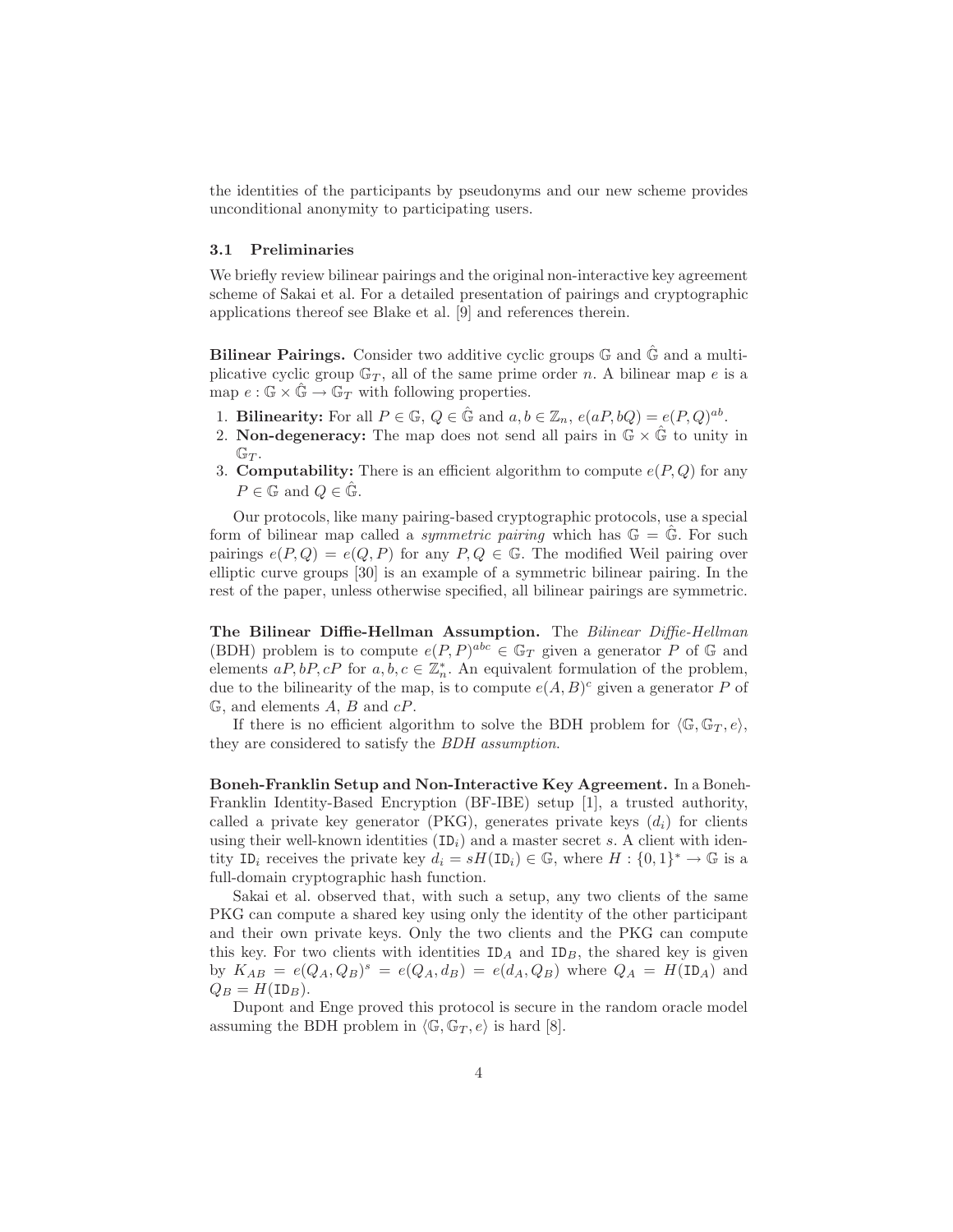#### 3.2 Anonymous Key Agreement

We observe that by replacing the identity hashes with pseudonyms generated by users, a key agreement protocol with unconditional anonymity is possible. In our protocol, a participant can confirm that the other participant is a client of the same PKG, but can not determine his identity. Each client can randomly generate many possible pseudonyms and the corresponding private keys.

Suppose Alice, with (identity, private key) pair  $(ID_A, d_A)$ , is seeking anonymity. She generates a random number  $r_A$  and creates the pseudonym and corresponding private key  $(P_A = r_A Q_A = r_A H (ID_A), r_A d_A = sP_A)$ . In a key agreement protocol, she sends the pseudonym  $P_A$  instead of her actual identity to another participating client, who may or may not be anonymous. For two participants (say Alice and Bob) with pseudonyms  $P_A$  and  $P_B$ , the shared session key is given as

$$
K_{AB} = e(P_A, P_B)^s = e(Q_A, Q_B)^{r_A r_B s}
$$

where  $r_A$  and  $r_B$  are random numbers generated respectively by Alice and Bob. If Bob does not wish to be anonymous, he can just use  $r_B = 1$  instead of a random value, resulting in  $P_B = Q_B$ . If persistent pseudonymity is desired instead of anonymity, the random values can easily be reused.

Two participants can perform a session key agreement by exchanging pseudonyms. Further, two participants can also perform an authenticated key agreement by modifying any secure symmetric-key based mutual authentication protocol and simply replacing their identities by their pseudonyms.

One-Way Anonymous Key Agreement. Anonymous communication generally requires anonymity for just one of the participants; the other participant often works as a service provider and the anonymous participant needs to confirm her identity. In the key agreement protocol, the service provider uses her actual identity rather than a pseudonym. Further, in this one-way anonymity setting two participants can agree on a session key in a non-interactive manner. A non-interactive scheme to achieve this is defined next.

Suppose Alice and Bob are clients of a PKG. As before, Alice has identity ID<sub>A</sub> and private key  $d_A = sQ_A = sH(\text{ID}_A)$ . Alice wishes to remain anonymous to Bob, but she knows Bob's identity  $ID_B$ .

- 1. Alice computes  $Q_B = H(ID_B)$ . She chooses a random integer  $r_A \in \mathbb{Z}_n^*$ , generates the corresponding pseudonym  $P_A = r_A Q_A$  and private key  $r_A d_A$  =  $sP_A$ , and computes the session key  $K_{AB} = e(sP_A, Q_B) = e(Q_A, Q_B)^{s r_A}$ . She sends her pseudonym  $P_A$  to Bob.
- 2. Bob, using  $P_A$  and his private key  $d_B$ , computes the session key  $K_{AB}$  =  $e(P_A, d_B) = e(Q_A, Q_B)^{s r_A}.$

Note that in step 1, Alice can also include a message for Bob symmetrically encrypted with the session key; we will use this in Section 4. Note also that in practice, the session key is often derived from  $K_{AB}$ , and not  $K_{AB}$  itself.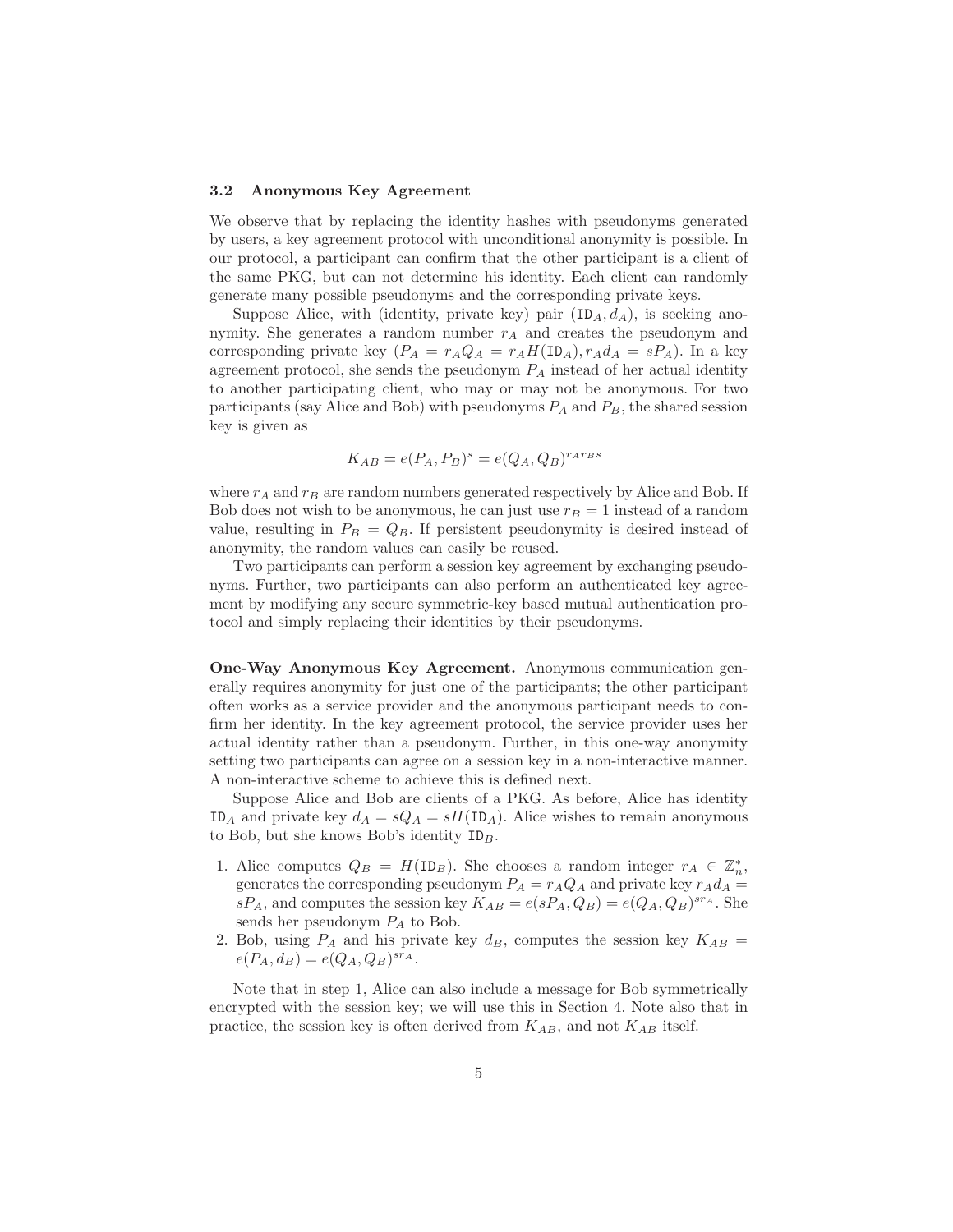Key Authentication and Confirmation. In most one-way anonymous communication situations, it is also required to authenticate the non-anonymous service provider. With the non-interactive protocols of this section, the key is implicitly authenticated; Alice is assured that only Bob can compute the key. If Alice must be sure Bob has in fact computed the key, explicit key confirmation can be achieved by incorporating any symmetric-key based challenge-response protocol.

#### 3.3 Security and Anonymity

In this section, we discuss the security and anonymity of our key agreement schemes in the random oracle model. We make following claims:

- Unconditional Anonymity: It is impossible for the other participant in a protocol run, the PKG or any third party to learn the identity of an anonymous participant in a protocol run.
- No Impersonation: It is infeasible for a malicious client of the PKG to impersonate another (non-anonymous) client in a protocol run. In the case of persistent pseudonymity, it is not feasible for a malicious entity to communicate using a different entity's pseudonym.
- Session Key Secrecy: It is infeasible for anyone other than the two participants or the PKG to determine a session key generated during a protocol run.

Next, we discuss each of our claims in detail.

Unconditional Anonymity. For an anonymous client with identity  $ID<sub>C</sub>$ , the pseudonym  $P_C = r_C Q_C \in \mathbb{G}$  is the only parameter exchanged during the protocol that is derived from her identity. Because G is a cyclic group of prime order, multiplying by the random  $r<sub>C</sub>$  perfectly blinds the underlying identity. The anonymity set is restricted to the clients of a PKG, unless a random pair  $(U, d_U) \in \mathbb{G}$  is made public. In the latter case, anyone can generate a pseudonym and participate in the protocol using  $(U, d_U)$ .

No Impersonation. Suppose an adversarial client with  $ID_{adv}$ ,  $d_{adv}$  wishes to impersonate a non-anonymous participant (say, Bob with  $ID_B$ ) while communicating with an anonymous client with pseudonym  $P_A$ . The adversary would need to compute  $K_{AB} = e(P_A, Q_B)^s$  given  $P_A, Q_B, Q_{Adv}$  and  $sQ_{Adv}$ . But this is just the BDH problem, so under the BDH assumption on  $\langle \mathbb{G}, \mathbb{G}_T, e \rangle$ , impersonation of other clients is infeasible.

Similarly, if the adversary wishes to communicate with Bob using the persistent pseudonym  $P_A$  of some other pseudonymous entity, it must compute  $K_{AB} = e(P_A, Q_B)^s$  given  $P_A, Q_B, Q_{Adv}$  and  $sQ_{Adv}$ . Again, the adversary must solve the BDH problem.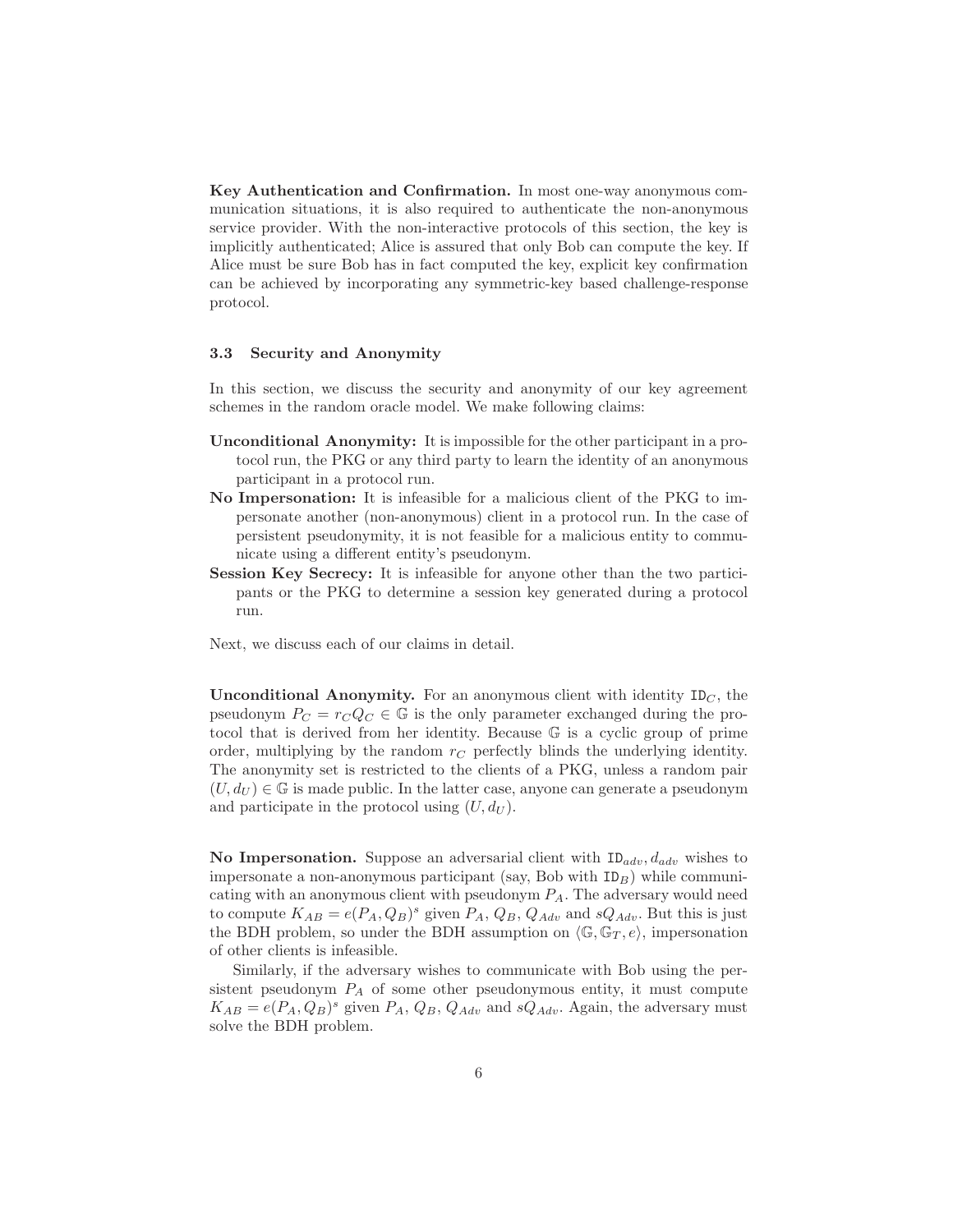Session Key Secrecy. Dupont and Enge [8] prove the security of the key agreement scheme of Sakai et al. in the random oracle model. According to this proof, an attacker cannot compute the shared key if the BDH assumption holds on  $\langle \mathbb{G}, \mathbb{G}_T, e \rangle$ , and H is modelled by a random oracle. Our protocol simply modifies that of Sakai et al. to use  $P_i = H'(\text{ID}_i)$  instead of  $Q_i = H(\text{ID}_i)$ , where  $H'(x) = r_i \cdot H(x)$  for a random value  $r_i$ , so the proof of security in [8] applies to our protocol as well.

#### 3.4 Distributed PKG

The PKG in the BF-IBE framework, with the master key, has the power to decrypt all messages encrypted for clients. As our schemes use the same setup as BF-IBE, the PKG can compute a session key from the publicly available pseudonyms and the master key s. Due to this, compromise of the PKG is a single point of failure for security.

Boneh-Franklin suggest the use of a distributed PKG instead a single PKG to mitigate this problem. Their distributed PKG uses  $t$  out of  $m$  threshold cryptography  $|27|$ , which involves distributing the master key information among m PKGs, such that any t of them, but no fewer, can compute the master key or generate a private key for a client. Their key distribution scheme uses a dealer who actually decides the master key and thus becomes a candidate for attack and can be a single point of failure. Instead, we suggest the use of a distributed key generation protocol such as that of Pedersen [21] or Gennaro et al. [11]. In these protocols, a master key is generated in a completely distributed way with each of m PKGs contributing a random share. The distributed design is additionally more robust; at any given time only  $t$  of the  $m$  PKGs must be online in order for a client to retrieve his private key.

# 3.5 Applications of Our Anonymity Schemes

Our anonymous key agreement schemes can be used to perform anonymous communication in any setting having a BF-IBE setup. In recent years, numerous BF-IBE based solutions have been suggested for various practical situations, such as ad-hoc networks. [4, 14, 26] Our anonymous key agreement schemes can be used in all of these setups without any extra effort. In this paper, we focus on a new pairing-based onion routing protocol which achieves forward secrecy and constructs circuits without telescoping. We describe this protocol in the next section.

# 4 Pairing-Based Onion Routing

Low-latency onion routing requires one-way anonymous key agreement and forward secrecy. In this section, we describe a new pairing-based onion routing protocol using the non-interactive key agreement scheme defined in Section 3.2.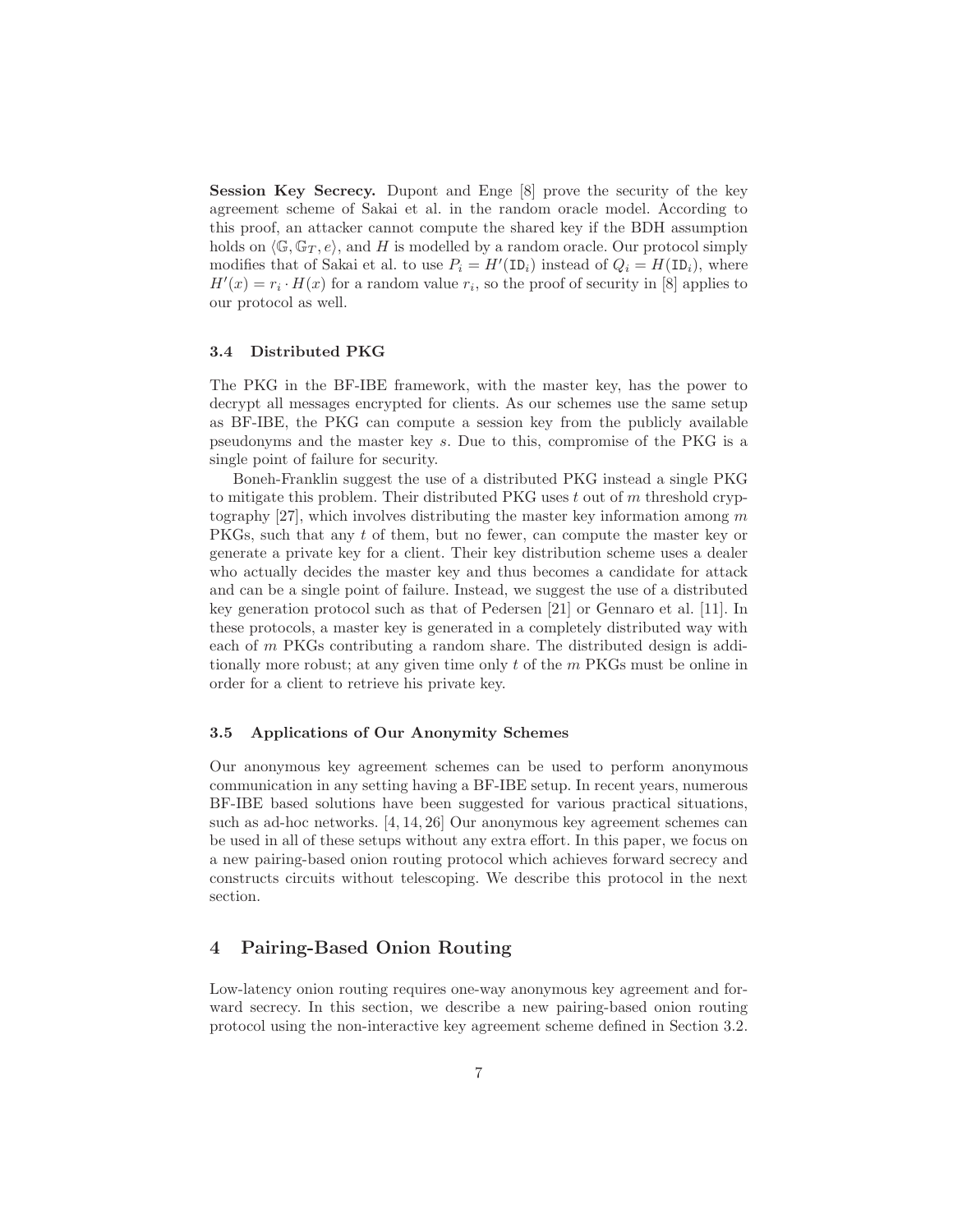Our onion routing protocol has a significant advantage over the original onion routing protocol [13] as well as the protocol used in Tor [7]; it provides a practical way to achieve forward secrecy without building circuits by telescoping. Though this is possible with the original onion routing protocol, that method involves regularly communicating authenticated copies of ORs' public keys to the system users; forward secrecy is achieved by periodically rotating these keys. This does not scale well; every time the public keys are changed all users must contact a directory server to retrieve the new authenticated keys. However, our onion routing protocol uses ORs' identities, which users can obtain or derive without repeatedly contacting a central server, thus providing practical forward secrecy without telescoping.

#### 4.1 Design Goals and Threat Model

As our protocol only differs from existing onion routing protocols in the circuit construction phase, our threat model is that of Tor. For example, adversaries have complete control over some part (but not all) of the network, as well as control over some of the nodes themselves.

We aim at frustrating attackers from linking multiple communications to or from a single user. Like Tor, we do not try to develop a system secure against a global observer, which can in theory follow end-to-end traffic. Further, it should not be feasible for any node to determine the identity of any node in a circuit other than its two adjacent nodes. Finally, we require forward secrecy: after some amount of time, the session keys used to protect node identities and the contents of messages are irrecoverable, even if all participants in the network are subsequently compromised.

#### 4.2 Pairing-Based Onion Routing Protocol

An onion routing protocol involves a service provider, a set of onion routers, and users. In our protocol, a user does not build the circuit incrementally via telescoping, but rather in a single pass. The user chooses  $\ell$  ORs from the available pool and generates separate pseudonyms for communicating with each of them. The user computes the corresponding session keys and uses them to construct a message with  $\ell$  nested layers of encryption. This process uses the protocol given in Section 3.2  $\ell$  times.

The service provider works as the PKG for the ORs and provides private keys for their identities.

Forward Secrecy. There are two time-scale parameters in our protocol: the master key validity period (MKVP) and the private key validity period (PKVP). Both of these values relate to the forward secrecy of the system. The PKVP specifies how much exposure time a circuit has against compromises of the ORs that use it. That is, until the PKVP elapses, the ORs have enough information to collectively decrypt circuit construction onions sent during that PKVP. After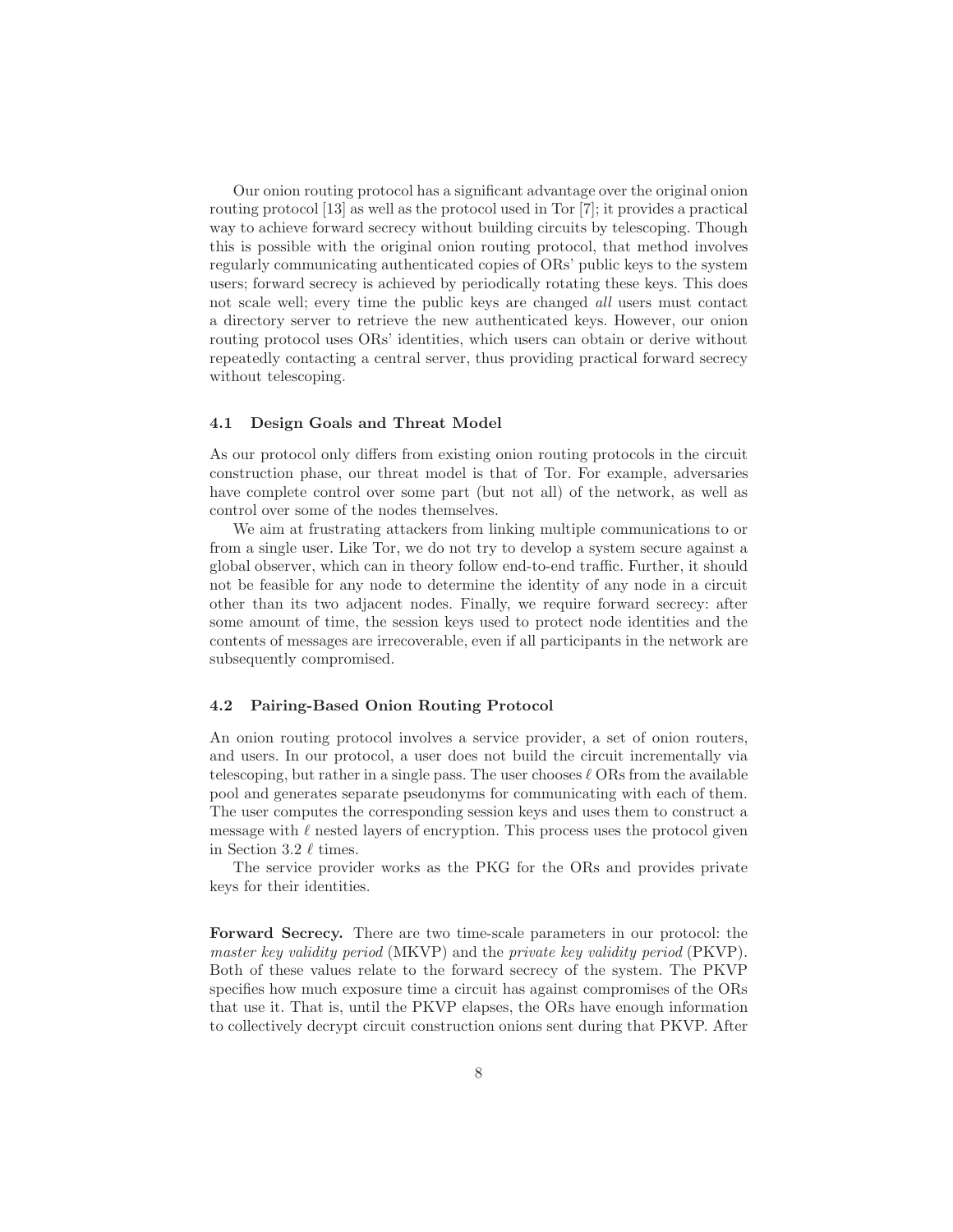each PKVP, ORs discard their current private keys and obtain new keys from the PKGs. This period can be short, perhaps on the order of an hour.

The MKVP specifies the circuit's exposure time against compromises of the (distributed) PKG which reveal the master secret s. Because changing s involves the participation of all of the ORs as well as the PKGs, we suggest the MKVP be somewhat longer than the PKVP, perhaps on the order of a day. Remember that in the t of m distributed PKG, if at least  $m - t + 1$  PKG members are honest and not compromised, no one will ever learn the value of a master secret.

Protocol Description. As discussed above, we propose the use of a distributed PKG, but for simplicity, our discussion will consider the PKG to be a single entity. Using a distributed PKG affects only the setup and key generation steps.

- Setup: Given the security requirements, the PKG generates a digital signature key pair (for any secure digital signature scheme). It also generates a prime n, two groups  $\mathbb{G}$  (written additively) and  $\mathbb{G}_T$  (written multiplicatively) of order n and a bilinear map  $e : \mathbb{G} \times \mathbb{G} \to \mathbb{G}_T$ . Finally, the PKG chooses a fulldomain cryptographic hash function  $H: \{0,1\}^* \to \mathbb{G}$ . The PKG publishes all of these values except its private signature key.
- Key Generation: For each MKVP, the PKG generates a random master key  $s \in \mathbb{Z}_n^*$  and a random  $U \in \mathbb{G}$ , and calculates  $sU$ . The PKG publishes a signed copy of  $(v_m, U, sU)$ , where  $v_m$  is a timestamp for the MKVP in question. This U is a common value to be shared by all users of the system.

For every valid OR with identity  $ID_i$ , and for every PKVP v that overlaps with the MKVP, the PKG generates the private key  $d_{vi} = sH(v||\text{ID}_i)$ . The PKG distributes these private keys, as well as a copy of the signed  $(v_m, U, sU)$ , to the appropriate ORs over a secure authenticated forwardsecret channel. If an OR becomes compromised, the PKG can revoke it by simply no longer calculating its values of  $d_{vi}$ .

Note that this key distribution can be batched; that is, the PKG can precompute the master keys and private keys in advance (say a week at a time), and deliver them to the ORs in batches of any size from one PKVP at a time on up. This batching reduces the amount of time the PKG has to be online, and does not sacrifice forward secrecy. On the other hand, large batches will delay the time until a revocation becomes effective.

User Setup: Once every MKVP  $v_m$ , each user must obtain a new signed tuple  $(v_m, U, sU)$  from any OR or from a public website. Once every PKVP v, the user computes the following pairing for each  $OR$  i and stores the results locally:

$$
\gamma_{vi} = e(sU, Q_{vi}) = e(U, Q_{vi})^s
$$
 where  $Q_{vi} = H(v||\text{ID}_i)$ 

**Circuit Construction:** During a PKVP v, a user U chooses a set of ORs (say  $A, B, \ldots, N$  and constructs a circuit  $U \Leftrightarrow A \Leftrightarrow B \Leftrightarrow \cdots \Leftrightarrow N$  with the following steps.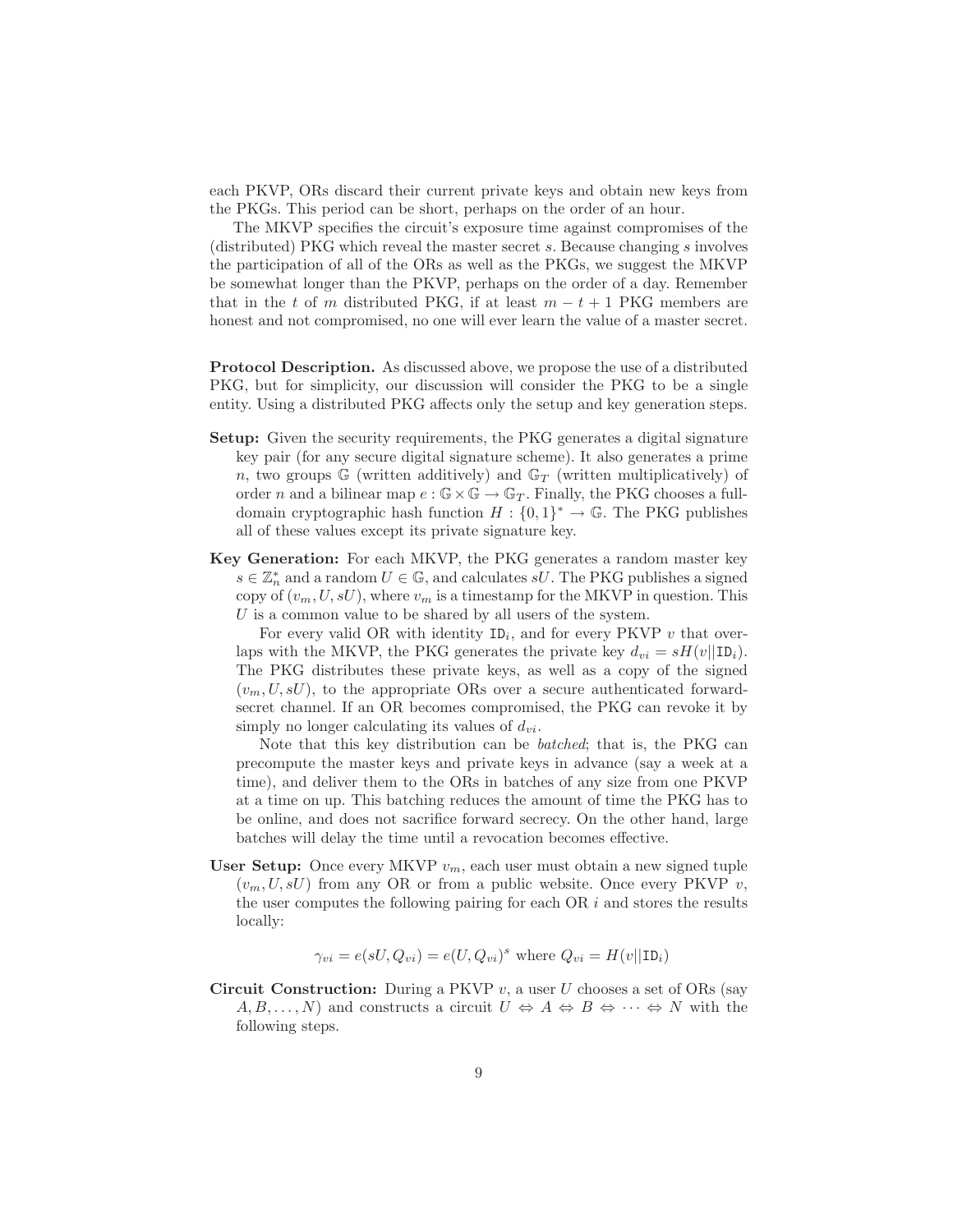1. For each OR i in the circuit, the user generates a random integer  $r_i \in$  $\mathbb{Z}_n^*$  and computes the pseudonym  $P_{Ui} = r_i U$  and the value  $\gamma_{vi}^{r_i} =$  $e(U, Q_{vi})^{sr_i}$  From  $\gamma_{vi}^{r_i}$  two session keys are derived: a forward session key  $K_{Ui}$  and a backward session key  $K_{iU}$ . Finally, the following onion is built and sent to  $A$ , the first OR in the circuit:

 $r_A U, \{B, r_B U, \{\cdots\} N, r_N U, \{\emptyset\} K_{UN} \} \cdots \} K_{UB} \} K_{UA}$ 

Here  $\{\cdots\}_{K_{U_i}}$  is symmetric-key encryption and  $\emptyset$  is an empty message which informs  $N$  that it is the exit node.

- 2. After receiving the onion, the OR with identity  $ID_i$  uses the received  $r_iU$  and its currently valid private key  $d_{vi}$  to compute  $e(r_iU, d_{vi})$  =  $e(U, Q_i)^{r_i s} = \gamma_{vi}^{r_i}$ . It derives the forward session key  $K_{Ui}$  and the backward session key  $K_{iU}$ . It decrypts the outermost onion layer  $\{\cdots\}_{K_{U_i}}$  to obtain the user's next pseudonym, the nested ciphertext, and the identity of the next node in the circuit. The OR then forwards the pseudonym and ciphertext to the next node. To avoid replay attacks, it also stores pseudonyms (see Section 5). The process ends when an OR (N in this case) gets ∅.
- 3. The exit node  $N$  sends a confirmation message encrypted with the backward session key  $\{Confirm\}_{K_{NU}}$  to the previous OR in the circuit. Each OR encrypts the confirmation with its backward session key and sends it to the previous node, until the ciphertext reaches the user. The user decrypts the ciphertext layers to verify the confirmation.
- 4. If the user does not receive the confirmation in a specified time, she selects a different set of ORs and repeats the protocol.

The circuit construction is further illustrated in Figure 1, where a user builds a three-node circuit.

Anonymous Communication: After the circuit is constructed, communication proceeds in the same manner as Tor. The user sends onions through the circuit with each layer encrypted with the forward keys  $K_{Ui}$ , and each hop decrypts one layer. Replies are encrypted at each hop with the backward key  $K_{iU}$ , and the user decrypts the received onion.

Note that as an optimization, one or more messages can be bundled inside the original circuit construction onion, in place of ∅.

#### 4.3 Advantages Over First-Generation Onion Routing

As discussed earlier, it is possible to achieve forward secrecy in first-generation onion routing by periodically replacing the public-private key pairs of the ORs. Following the change, the service provider publishes signed copies of the new OR public keys after getting authentic copies from the ORs. However, this requires all users to regularly obtain fresh authenticated public key information for all ORs.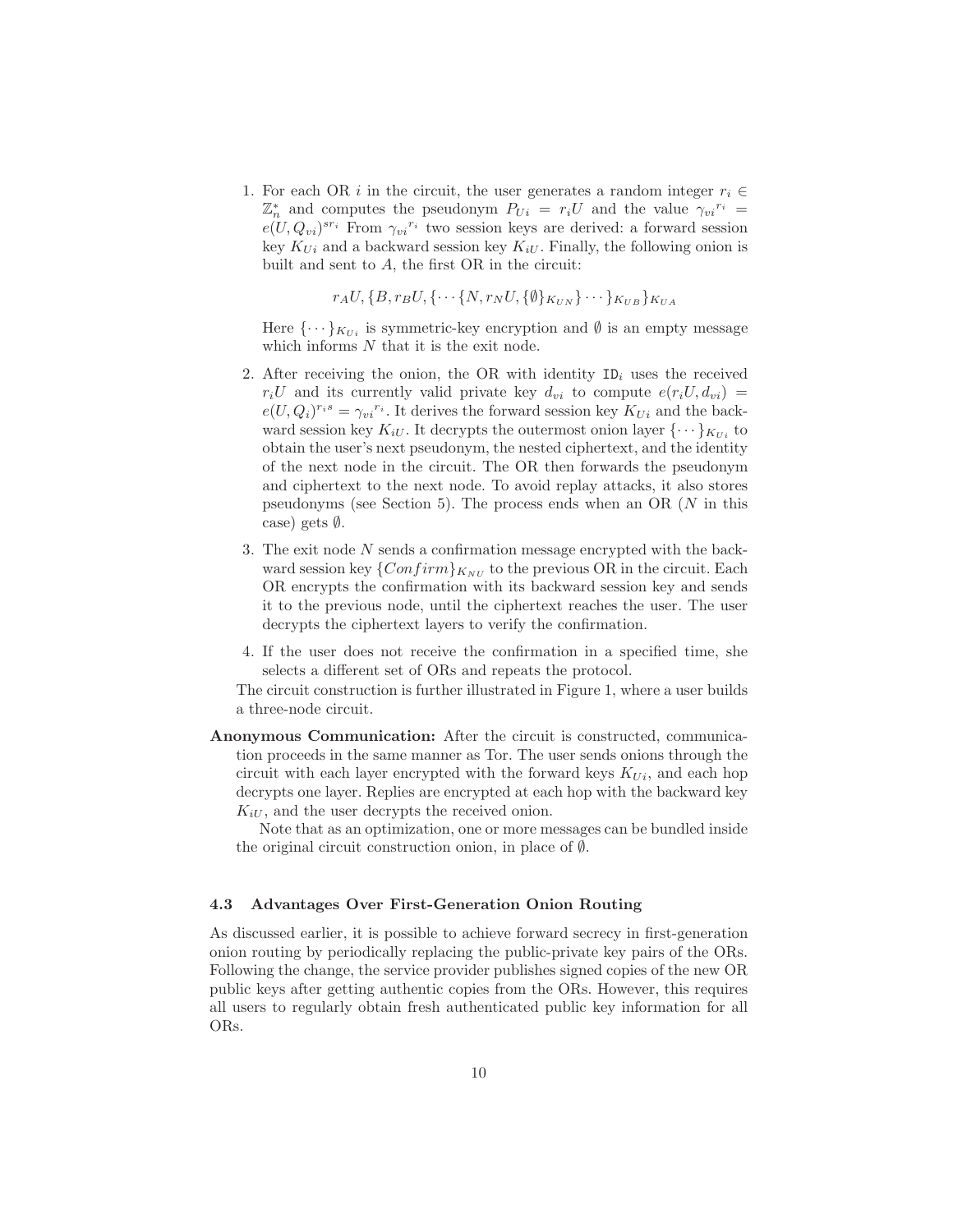

Fig. 1. A user builds a circuit with three ORs.

In contrast, with our system, each user only needs to obtain the single authenticated value  $(v_m, U, sU)$ , and only once every MKVP. The user can then calculate the required  $\gamma_{vi}$  values on her own until the end of that period, thus reducing the load on the service provider. This load is further reduced by having the service provider never communicate directly with users at all, but only with the ORs.

As a consequence, our pairing-based onion routing is a more practical solution for low-latency anonymous communication.

#### 4.4 Advantages Over Telescoping in Tor

The Tor network, in practice, uses the telescoping approach based on the Diffie-Hellman key exchange to form an anonymity circuit. We find the following advantages for our protocol over the telescoping approach.

- Although our above-defined protocol requires occasional private key generation for ORs to achieve forward secrecy, it saves communication cost at every circuit construction by avoiding telescoping. We discuss our communication and computational advantages in Section 6.4.
- The absence of telescoping in our protocol provides flexibility to the user to modify a circuit on the fly. For example, suppose a user  $U$  has constructed a circuit  $(U \Leftrightarrow A \Leftrightarrow B \Leftrightarrow \cdots \Leftrightarrow K \Leftrightarrow \cdots \Leftrightarrow N)$ . In our protocol, she can bundle instructions to immediately replace  $K$  with  $K'$  in the next message, while keeping the remaining circuit intact. Her circuit would then be  $(U \Leftrightarrow$  $A \Leftrightarrow B \Leftrightarrow \cdots \Leftrightarrow K' \Leftrightarrow \cdots \Leftrightarrow N$ ).

#### 4.5 Issues with the Proposed Scheme

The certifying authorities in the Tor system need to be less trusted than the PKG in our scheme. With a short PKVP and MKVP (compared to the key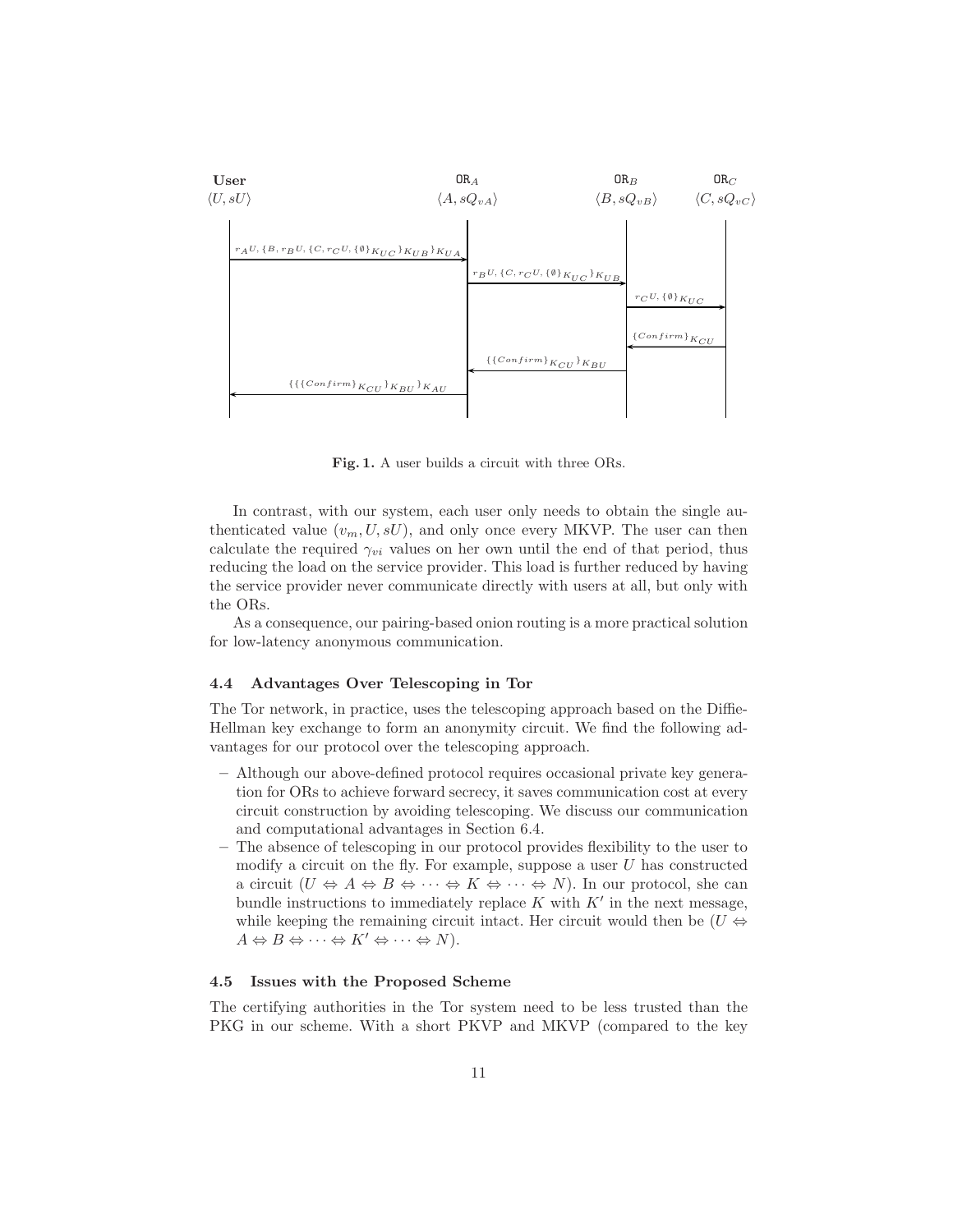replacement period in Tor), our PKGs (any t of them) need to be online with greater reliability. Further, if fewer than  $t$  are available, the whole system is paralyzed after the current batch.

It is also possible for t malicious PKGs to passively listen to all of the traffic as they can compute private keys for all ORs. A geographically and politically distributed implementation of m PKGs certainly reduces this possibility.

To passively decrypt an OR's messages, an adversary of the Tor system must know the OR's private key, as well as the current Diffie-Hellman key (established for each circuit). In our scheme, as it is non-interactive, an adversary who knows only the OR's private key can decrypt all of the messages for that OR. This may be an acceptable trade-off, considering the advantages gained from the non-interactive protocol.

# 5 Systems Issues

In this section, we describe how components of an onion routing system such as Tor would behave in a pairing-based setting. To implement pairings, we must choose groups where pairings are known, and are efficiently computable. Once these groups are fixed we can estimate the computational cost required to construct a circuit. The next section will compare the cost of our scheme to the cost of setting up a circuit in Tor.

PKG. As discussed in Section 3.4, the PKG should be distributed across servers run by independent parties. To provide robustness, a "t of  $m$ " secret sharing scheme may be employed; this would mean that an  $OR$  need only contact  $t$  of  $m$  "pieces" of the PKG to learn its complete private key. Naturally, private key information must always be communicated over a secure channel. We note that end users of the system will have no reason to contact the PKG; the PKG only communicates with ORs, and sends one private key (an element of G) per PKVP to each. The load on the PKG should therefore be quite manageable. For added protection from attack, the PKG could even situate itself as a "hidden service" [7, §5], so that only known ORs could even connect to it, and no one would know where many of the pieces were located.

Channel Security. The security and forward secrecy depends on the channel between the PKG and the OR used to compute the private key. With a non-distributed PKG, an attacker can compromise an OR's private key by compromising this channel. The distributed PKG provides robustness here as well, since the attacker must subvert  $t$  secure channels to reconstruct the private key from the shares.

**Onion Router Identities.** Users calculate  $\gamma_{vi}$  based on each router's identity  $ID_i$ . This identity can be as simple as a port number and a hostname or IP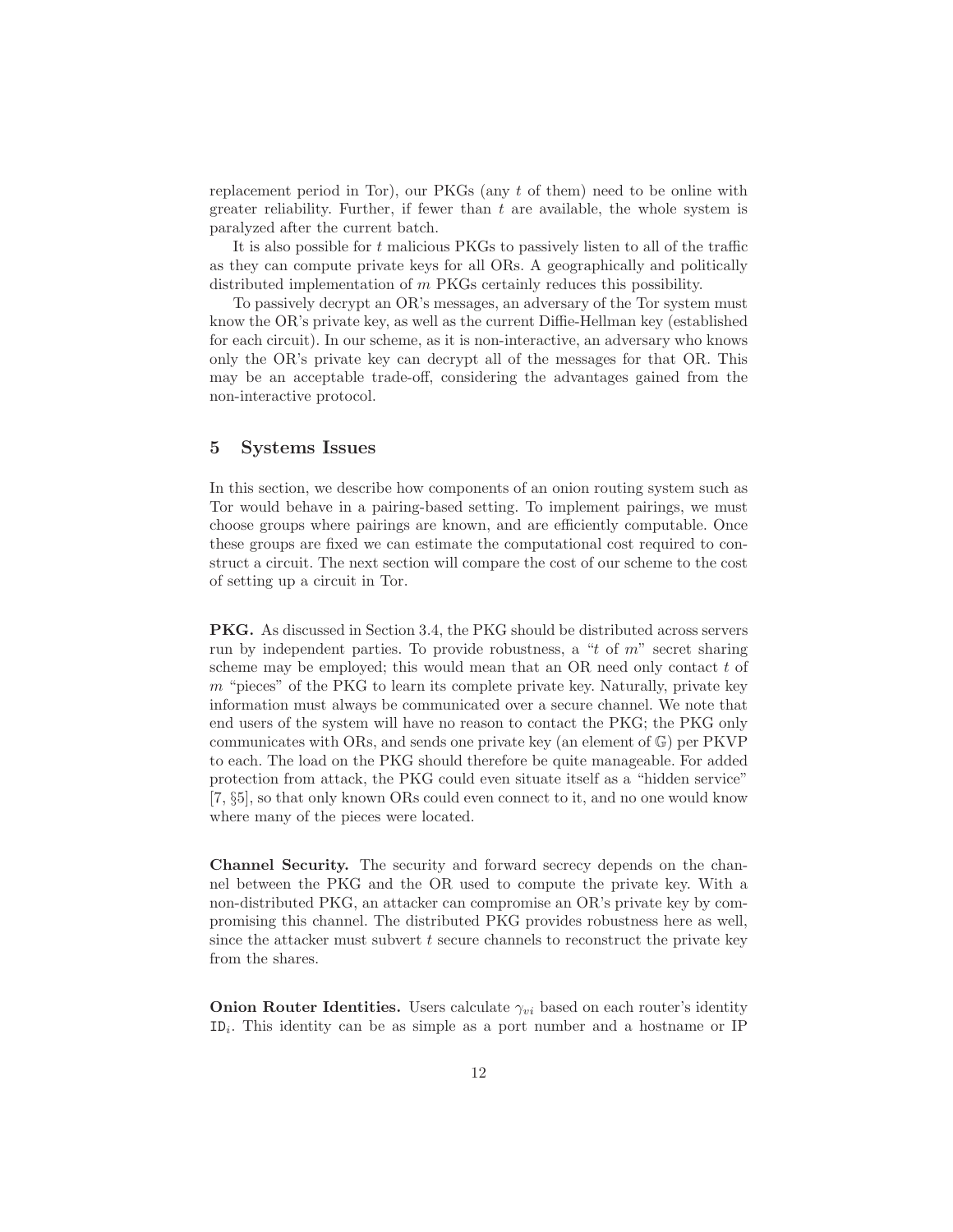address. In that case, the BF-IBE setup ensures that if a user knows how to contact an OR, she automatically knows its public key.

The value  $\gamma_{vi}$  is also based on the current PKVP v. To avoid requiring tight synchronization between the clocks of ORs and users, ORs should keep their private keys  $d_{vi}$  around for a short time after the official end of the PKVP, but must securely discard them after that.

Replay Prevention. To avoid attacks where adversaries replay old circuit construction onions, ORs should store the pseudonyms they receive for the duration of a PKVP and drop onions which re-use a pseudonym. After circuit construction, replay attacks can be prevented with existing methods (see [6] for an example).

Directory Servers. Directory servers can be used to provide signed information about the list of available ORs to the users of the system. The directory servers in Tor, for example, provide a list of the ORs along with their public keys, status, capabilities and policies. In our pairing-based setting, of course, the public keys are unnecessary.

## 6 Performance

In this section, we consider the cost of creating a circuit from a user through  $\ell$  onion routers. We estimate the computational cost, and count the number of AES-encrypted network communications. We compare the performance of our system to that of Tor.

#### 6.1 Security Levels and Parameter Sizes

Before comparing the costs of the cryptography in both schemes we determine the parameter sizes required to provide the same level of security currently provided by Tor.

Tor uses public key parameters to provide security at the 80-bit level [12]. The discrete log problem is in a 1024-bit field, and the RSA problem is also at the 1024-bit level. The symmetric parameters provide significantly more security, by using AES with a 128-bit key.

We must choose appropriate groups  $\mathbb{G}$  and  $\mathbb{G}_T$  over which our pairing will be defined, in order to offer similar strength. The current favourite choice is the group of torsion points of an elliptic curve group over a finite field, with either the Weil or Tate pairing. To achieve an 80-bit security level, the elliptic curve discrete log problem an attacker faces must be in a group of at least 160 bits. Due to the reduction of Menezes, Okamoto and Vanstone [18], we must also ensure that discrete logs are intractable in the target group,  $\mathbb{G}_T$ . In our case,  $\mathbb{G}_T = \mathbb{F}_{p^k}$ , where k is the embedding degree of our curve taken over  $\mathbb{F}_p$ . We must then choose our curve E, a prime p, and embedding degree k such that  $E(\mathbb{F}_p)$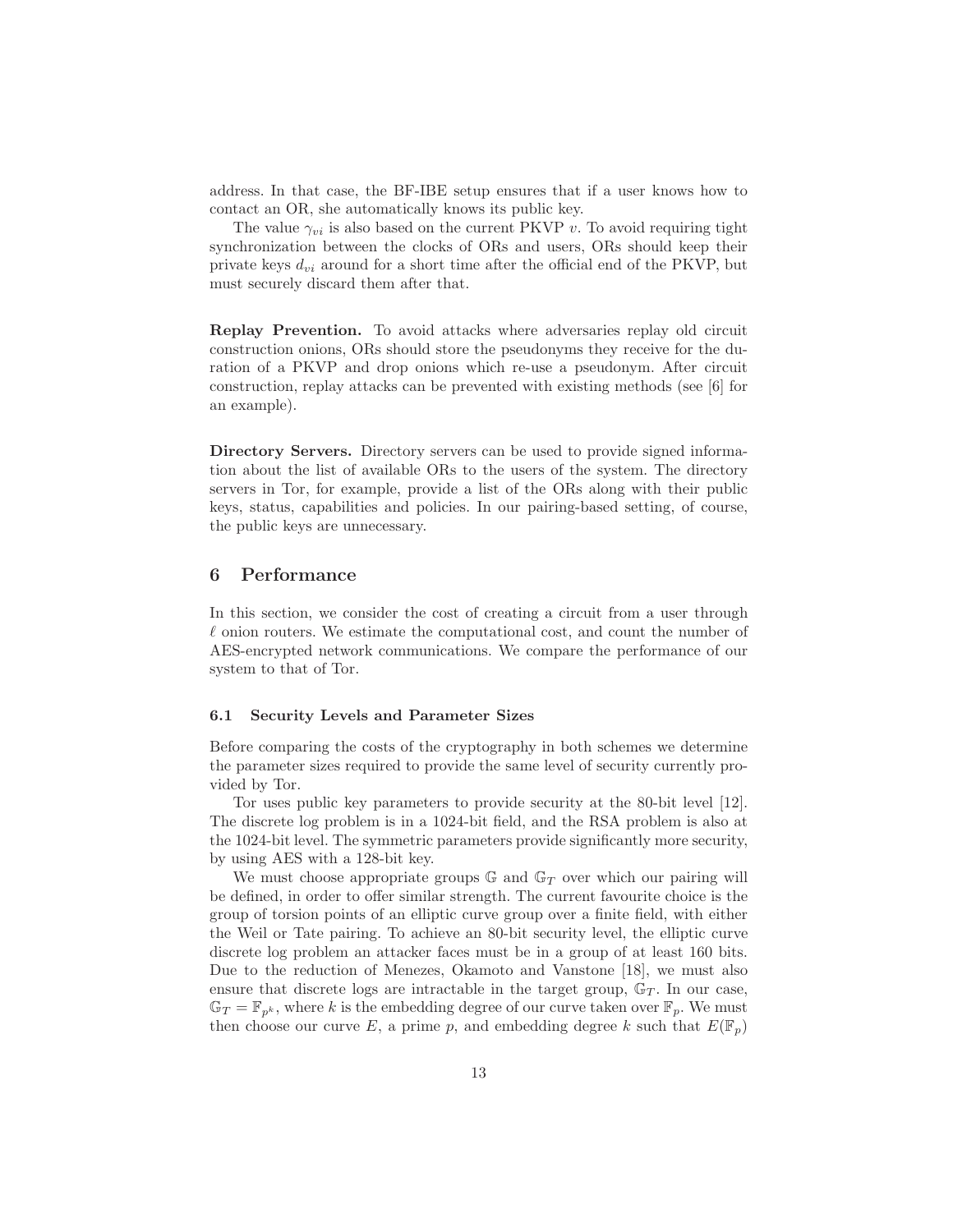has a cyclic subgroup of prime order  $n \approx 2^{160}$ , and  $p^k$  is around  $2^{1024}$ . This can be achieved in a variety of ways, but two common choices are  $k = 2, p \approx 2^{512}$ and  $k = 6, p \approx 2^{171}$ . Pairing implementations with both sets of parameters are available in the PBC library [16]. Efficiency studies suggest that  $k = 2$  and the Tate pairing can offer better performance at this security level [15], so we make that choice.

#### 6.2 Cost of Building a Circuit with Tor

Tor builds circuits by telescoping. A user Uriel chooses a Tor node (say Alice), and establishes a secure channel using an encrypted Diffie-Hellman exchange. She then picks a second node, Bob, and over this secure channel, establishes a new secure channel to Bob with another (end-to-end) encrypted Diffie-Hellman exchange. She proceeds in this manner until the circuit is of some desired length  $\ell$ . For details, see the Tor specification [6]. Note that Uriel cannot use the same Diffie-Hellman parameters with different nodes, lest those nodes be able to determine that the same user was communicating with each of them.

Each Diffie-Hellman exchange requires Uriel to perform two modular exponentiations with 1024-bit moduli and 320-bit exponents. Likewise, each server also performs two of these exponentiations. Uriel RSA encrypts the Diffie-Hellman parameter she sends the server, and the server decrypts it. The AES and hashing operations involved have negligible costs compared to these.

Uriel's circuit construction to Alice takes two messages: one from Uriel to Alice, and one from Alice to Uriel. When Uriel extends this circuit to Bob (via Alice), there are four additional messages: Uriel to Alice, Alice to Bob, Bob to Alice, and Alice to Uriel. Continuing in this way, we see that the total number of messages required for Tor to construct a circuit of length  $\ell$  is  $\ell(\ell+1)$ . Note that each of these messages needs to be encrypted and decrypted at each hop.

#### 6.3 Cost of Building a Circuit with Paring-Based Onion Routing

In order to create a circuit of length  $\ell$  with our scheme, the user Uriel must choose l random elements  $r_i$  of  $\mathbb{Z}_n^*$ . As above, Uriel should not reuse these values. She then computes  $r_S U$  and  $\gamma_S^{r_S}$ , and derives the forward and backward keys  $K_{US}$ and  $K_{SU}$  from  $\gamma_S^{rs}$ , for each server S in the circuit. Each server computes  $e(r_S U, d_S) = \gamma_S^{r_S}$  for its current private key  $d_S$  and derives  $K_{US}$  and  $K_{SU}$ .

Uriel creates one message, as in Figure 1, and sends it to the first server in the chain. This server decrypts a layer and sends the result to the second server in the chain, and so on, for a total of  $\ell$  hop-by-hop encrypted messages. At the end of the chain, the last server replies with a confirmation message that travels back through the chain, producing  $\ell$  more messages, for a total of  $2\ell$ .

#### 6.4 Comparison and Discussion

We summarize the results of the previous two sections in Table 1. We count the number of "bignum" operations for each of the client and the servers, both for Tor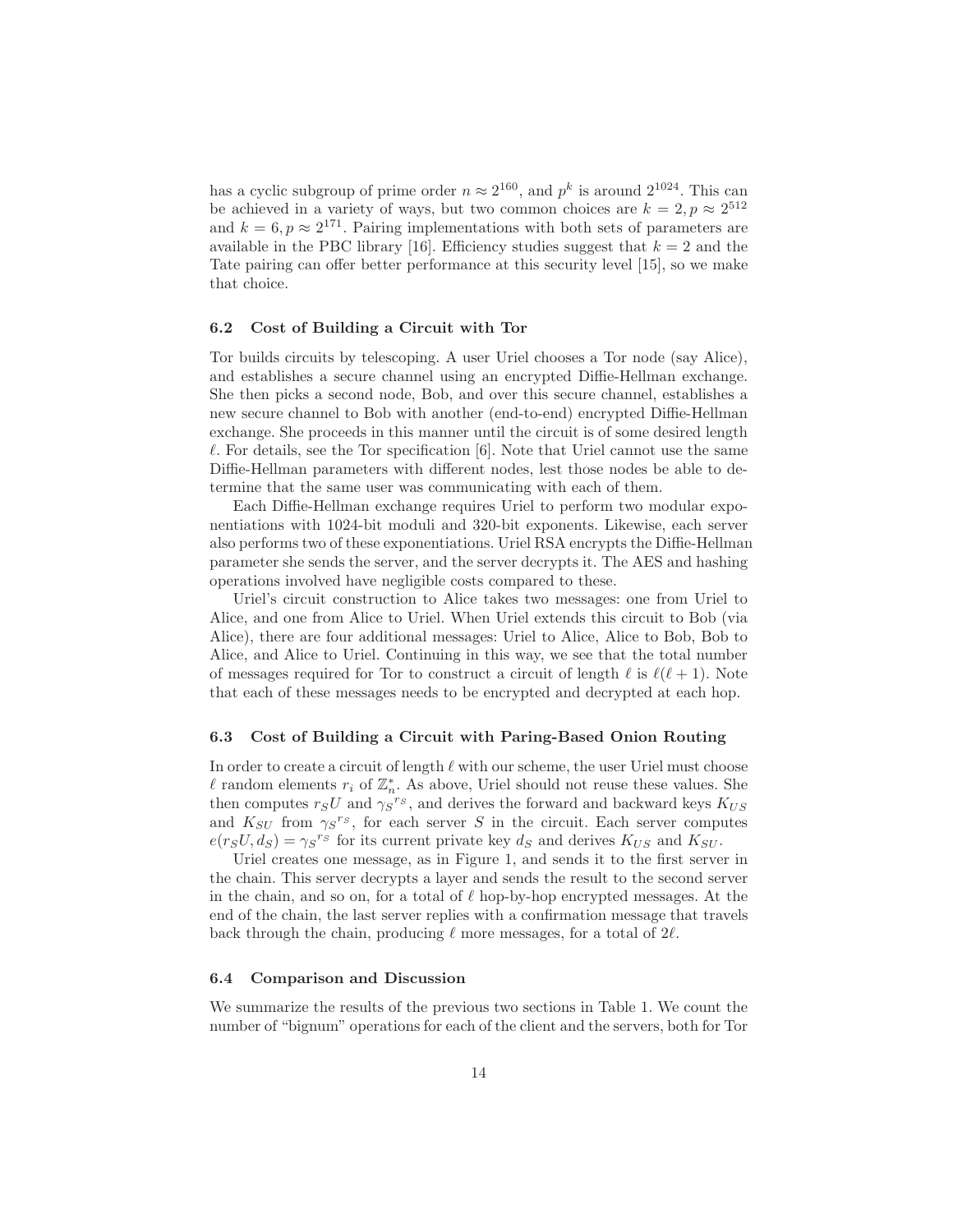| Operation                        | Time             | Tor       |               | PB-OR     |                                       |
|----------------------------------|------------------|-----------|---------------|-----------|---------------------------------------|
|                                  |                  |           |               |           | client each server client each server |
| Pairing                          | $2.9$ ms         | $\Omega$  |               |           |                                       |
| RSA decryption                   | $2.7 \text{ ms}$ | $\Box$    |               |           |                                       |
| Modular exponentiation 1.5 ms    |                  | $2\ell$   | $\mathcal{D}$ |           |                                       |
| Multiplication in G              | $1.0 \text{ ms}$ | $\Box$    |               |           |                                       |
| Exponentiation in $\mathbb{G}_T$ | $0.2$ ms         |           |               |           |                                       |
| RSA encryption                   | $0.1$ ms         |           |               |           |                                       |
| Total time (ms)                  |                  | $3.1\ell$ | 5.7           | $1.2\ell$ | 2.9                                   |
| Total AES-encrypted messages     |                  |           |               | 9ľ        |                                       |

Table 1. Comparison of costs of setting up a circuit of length  $\ell$ . The values in the Tor column are based on the Tor specification [6]. PB-OR is our pairing-based onion routing scheme.

and for our pairing-based onion routing protocol. We ignore the comparatively negligible computational costs of AES operations and hashing.

For each bignum operation, we include a benchmark timing. These timings were gathered on a 3.0 GHz Pentium D desktop using the PBC pairing-based cryptography library [16]. We can see that the total computation time to construct a circuit of length  $\ell$  using our method is 61% less on the client side and 49% less on the server side as compared to using Tor. In addition, our method uses only a linear number of AES-encrypted messages, while Tor uses a quadratic number.

# 7 Conclusion

We have presented a new pairing-based approach for circuit construction in onion routing anonymity networks. We first extended the protocol of Sakai et al. [25] to allow for one-way or two-way anonymous or pseudonymous key agreement. We then used this extension to produce a new circuit construction protocol for onion routing networks. Our new pairing-based protocol creates circuits in a single pass, and also provides forward secrecy.

This protocol uses significantly less computation and communication than the corresponding protocol in Tor, and reduces the load on the network support infrastructure. These improvements can be used to enhance the scalability of low-latency anonymity networks.

Acknowledgement. We thank the anonymous reviewers for their constructive feedback. We would also like to thank Sk. Md. Mizanur Rahman for providing us with an advance copy of the proceedings version of [22].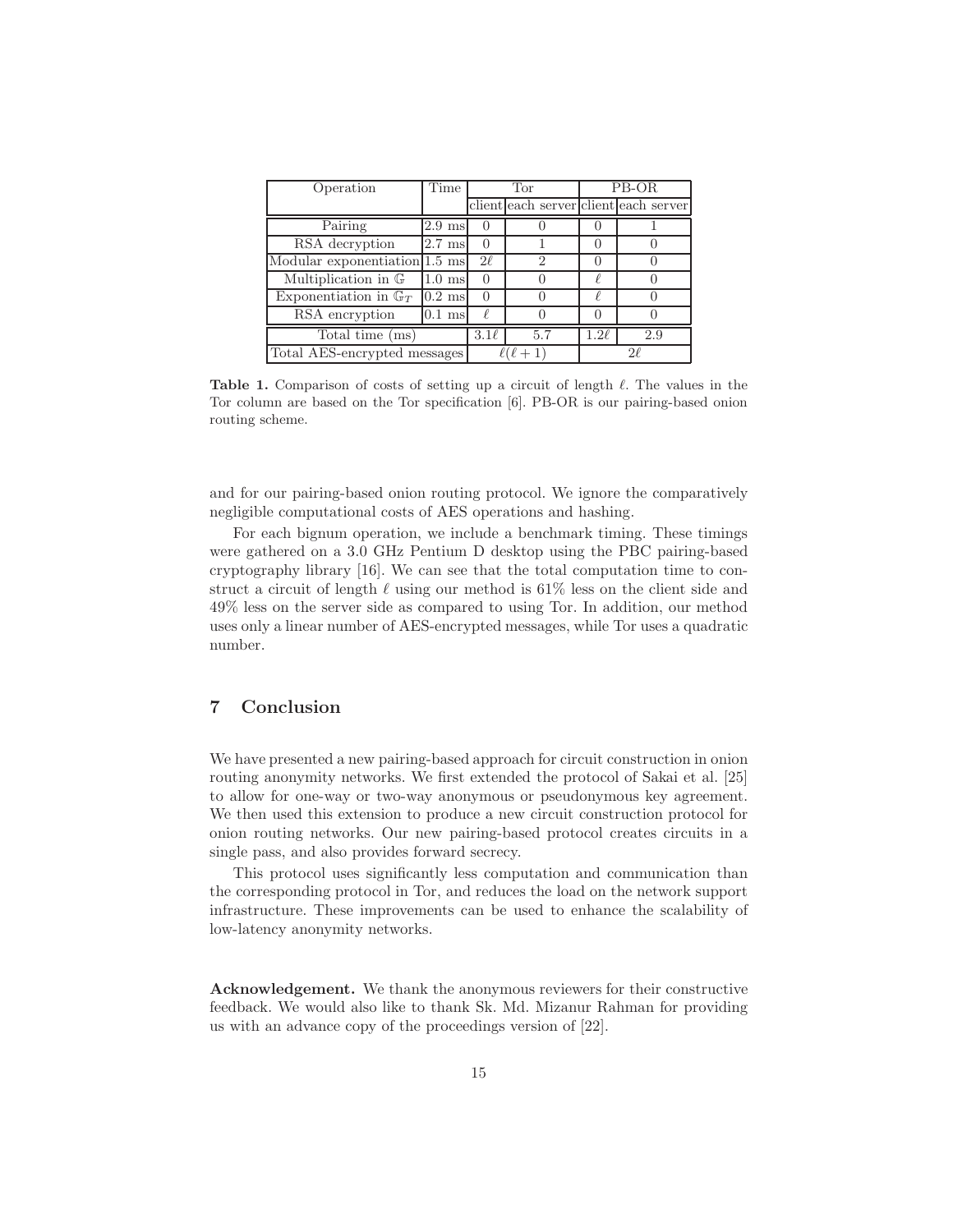## References

- 1. D. Boneh and M. Franklin. Identity-Based Encryption from the Weil Pairing. In Advances in Cryptology—CRYPTO 2001, Lecture Notes in Computer Science 2139, pages 213–229. Springer-Verlag, August 2001.
- 2. J. Camenisch and A. Lysyanskaya. A Formal Treatment of Onion Routing. In Advances in Cryptology—CRYPTO 2005, Lecture Notes in Computer Science 3621, pages 169–187. Springer-Verlag, August 2005.
- 3. D. Chaum. Untraceable Electronic Mail, Return Addresses, and Digital Pseudonyms. Communications of the ACM, 4(2):84–88, February 1981.
- 4. H. Chien and R. Lin. Identity-based Key Agreement Protocol for Mobile Ad-hoc Networks Using Bilinear Pairing. In IEEE International Conference on Sensor Networks, Ubiquitous, and Trustworthy Computing (SUTC'06), pages 520–529, 2006.
- 5. W. Dai. PipeNet 1.1. Post to Cypherpunks mailing list, November 1998.
- 6. R. Dingledine and N. Mathewson. The Tor Protocol Specification. http://tor.eff.org/svn/trunk/doc/spec/tor-spec.txt. Accessed February 2007.
- 7. R. Dingledine, N. Mathewson, and P. Syverson. Tor: The Second-Generation Onion Router. In Proceedings of the 13th USENIX Security Symposium, August 2004.
- 8. R. Dupont and A. Enge. Provably secure non-interactive key distribution based on pairings. Discrete Applied Mathematics, 154(2):270–276, 2006.
- 9. I. Blake (Editor). Advances in Elliptic Curve Cryptography. Number 317 in London Mathematical Society Lecture Note Series. Cambridge University Press, 2005.
- 10. M. J. Freedman and R. Morris. Tarzan: A Peer-to-Peer Anonymizing Network Layer. In Proceedings of the 9th ACM Conference on Computer and Communications Security (CCS 2002), Washington, DC, November 2002.
- 11. R. Gennaro, S. Jarecki, H. Krawczyk, and T. Rabin. Secure Distributed Key Generation for Discrete-Log Based Cryptosystems. Journal of Cryptology, 20(1):51–83, 2007.
- 12. I. Goldberg. On the Security of the Tor Authentication Protocol. In Proceedings of the Sixth Workshop on Privacy Enhancing Technologies (PET 2006), Lecture Notes in Computer Science 4258, pages 316–331. Springer-Verlag, June 2006.
- 13. D. Goldschlag, M. Reed, and P. Syverson. Hiding Routing Information. In Proceedings of Information Hiding: First International Workshop, Lecture Notes in Computer Science 1174, pages 137–150. Springer-Verlag, May 1996.
- 14. A. Khalili, J. Katz, and W. Arbaugh. Toward Secure Key Distribution in Truly Ad-Hoc Networks. In IEEE Workshop on Security and Assurance in Ad-Hoc Networks 2003, pages 342–346, 2003.
- 15. N. Koblitz and A. Menezes. Pairing-Based Cryptography at High Security Levels. In Tenth IMA International Conference on Cryptography and Coding, Lecture Notes in Computer Science 3796, pages 13–36. Springer-Verlag, December 2005.
- 16. B. Lynn. PBC Library The Pairing-Based Cryptography Library. http://crypto.stanford.edu/pbc/. Accessed February 2007.
- 17. S. Mauw, J. Verschuren, and E. de Vink. A Formalization of Anonymity and Onion Routing. In ESORICS 2004, Lecture Notes in Computer Science 3193, pages 109–124. Springer-Verlag, September 2004.